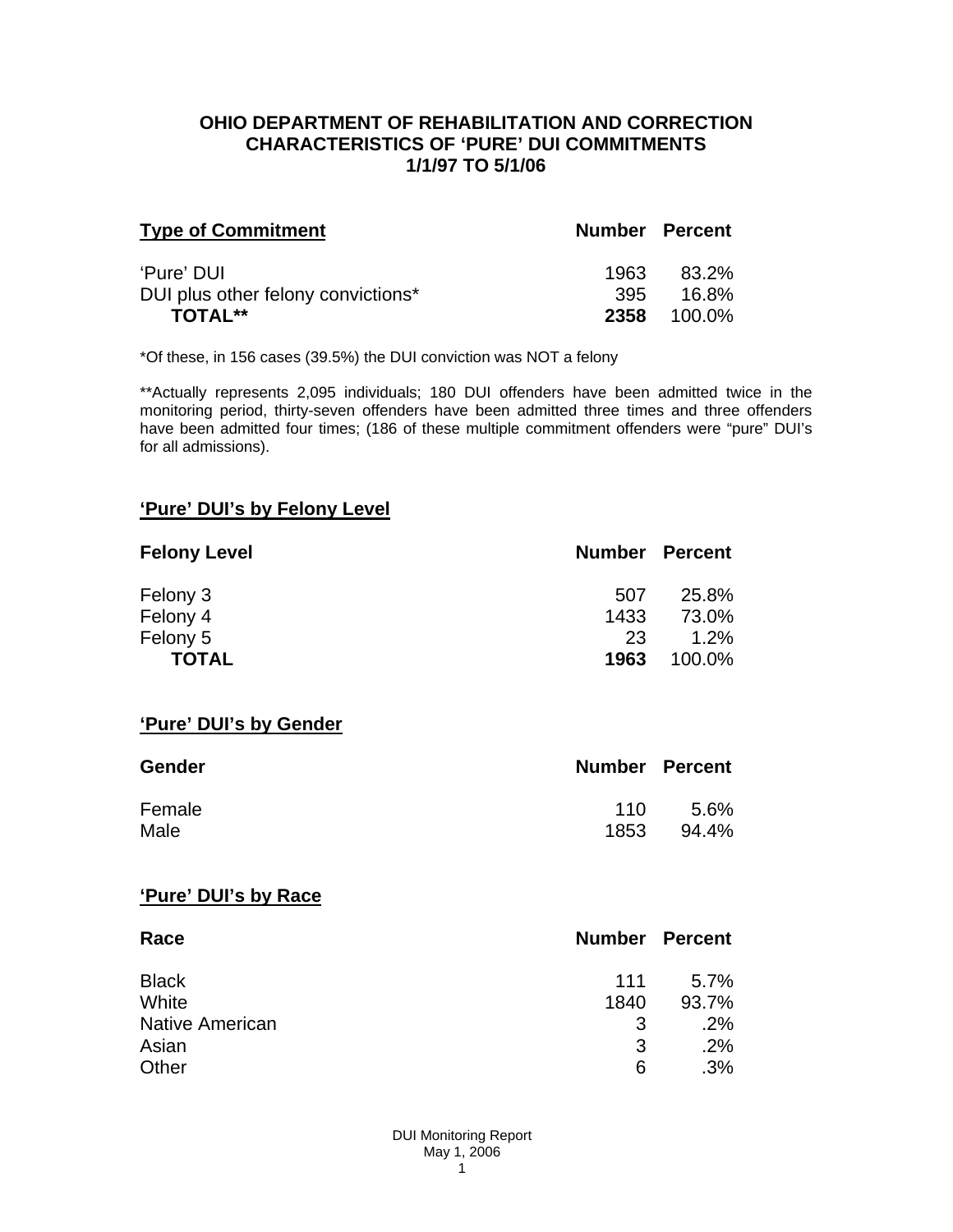# **'Pure' DUI's by Age at Commitment**

| <b>Age at Commitment</b> | <b>Number</b> | <b>Percent</b> |
|--------------------------|---------------|----------------|
| 25 and under             | 100           | 5.1%           |
| 26 to 30                 | 245           | 12.5%          |
| 31 to 35                 | 356           | 18.1%          |
| 36 to 40                 | 446           | 22.7%          |
| 41 to 45                 | 455           | 23.2%          |
| 46 to 50                 | 224           | 11.4%          |
| Over 50                  | 137           | $7.0\%$        |

|               | Range = $19$ to $77$ | Median = $39$ |  |
|---------------|----------------------|---------------|--|
| Mean $=$ 38.6 |                      | Mode $= 38$   |  |

# **'Pure' DUI'S by Security Classification**

| <b>Security Level</b>                | <b>Number Percent</b> |        |
|--------------------------------------|-----------------------|--------|
| Level 1-A                            | 144                   | 7.3%   |
| Level 1-B                            | 1463                  | 74.5%  |
| Level 2                              | 218                   | 11.1%  |
| Level 3*                             | 137                   | 7.0%   |
| Level 4-A                            |                       | $.1\%$ |
| *Includes inmates still in reception |                       |        |

# **'Pure' DUI's by County of Commitment**

| <b>County of Commitment</b> | <b>Number</b> | <b>Percent</b> |
|-----------------------------|---------------|----------------|
| Cuyahoga                    | 158           | 8.0%           |
| Summit                      | 143           | 7.3%           |
| <b>Stark</b>                | 135           | 6.9%           |
| Hamilton                    | 112           | 5.7%           |
| Franklin                    | 96            | 4.9%           |
| <b>Butler</b>               | 85            | 4.3%           |
| Lorain                      | 84            | 4.3%           |
| Clermont                    | 80            | 4.1%           |
| Lake                        | 63            | 3.2%           |
| Portage                     | 55            | 2.8%           |
| Warren                      | 52            | 2.6%           |
| <b>All Other Counties</b>   | 900           | 45.9%          |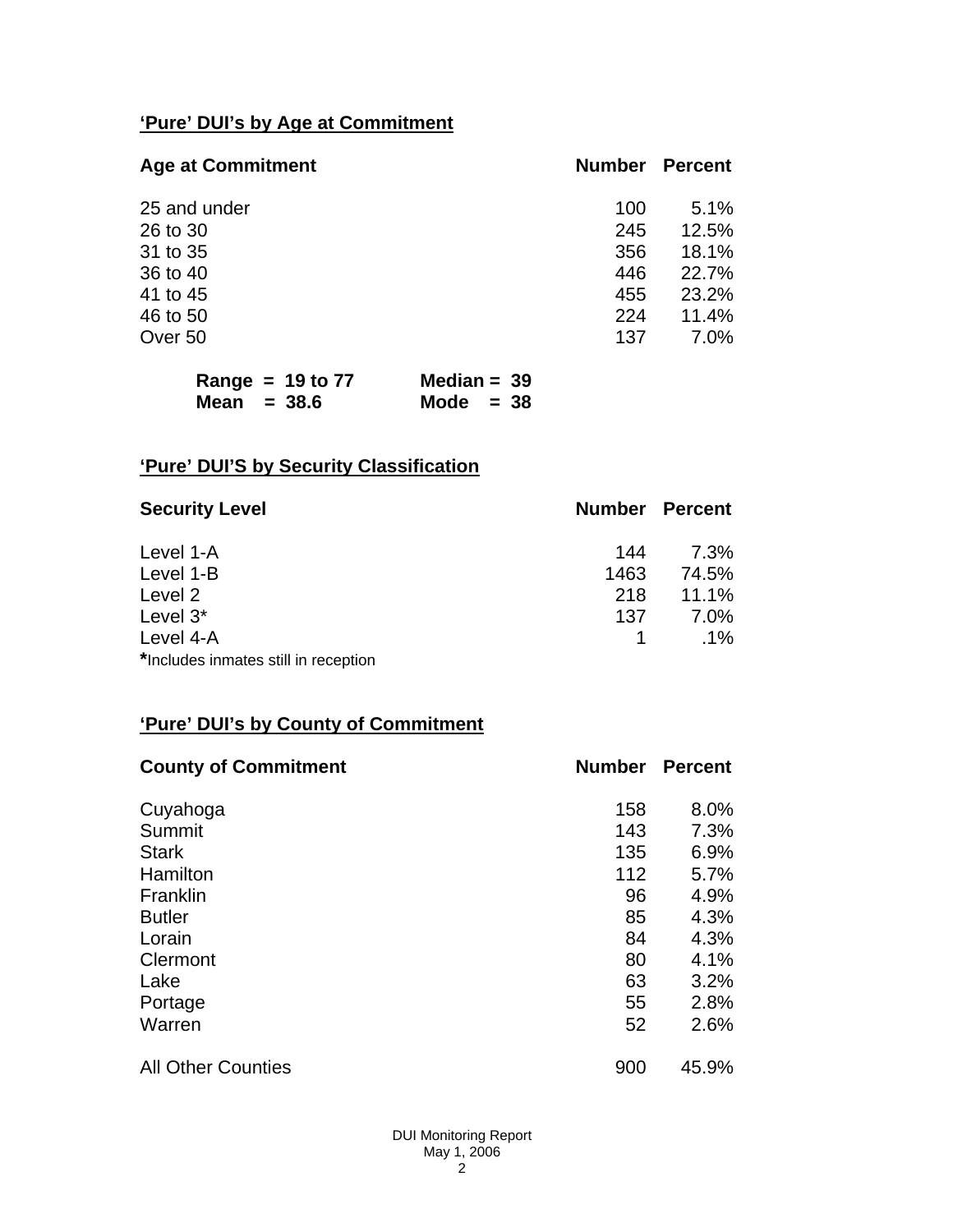# **'Pure' DUI's by Current Status**

| <b>Current Status</b>                  | <b>Number</b> | <b>Percent</b> |
|----------------------------------------|---------------|----------------|
| <b>Currently Incarcerated</b>          | 430           | 21.9%          |
| <b>Judicial Release</b>                | 301           | 15.3%          |
| <b>Released under PRC</b>              | 721           | 36.7%          |
| Released to Appeal Bond                | 5             | .3%            |
| <b>Furlough (Transitional Control)</b> | 69            | 3.5%           |
| <b>Vacated Sentence</b>                | 10            | .5%            |
| <b>Court Order</b>                     | 10            | .5%            |
| Death of Inmate                        | 11            | .6%            |
| Released at Expiration of Prison Term* | 405           | 20.6%          |

\*Released without post-release control; of the 605 releases since January 2004, 318 were expiration of prison term (52.6%), compared with 126 inmates released onto PRC (which included ninety-two males who successfully completed the DUI IPP sentence reduction program and six females who successfully completed the Camp Meridian IPP program).

# **'Pure' DUI's by Length of Sentence (in months)**

| <b>Length of Sentence</b>           | <b>Number Percent</b> |       |
|-------------------------------------|-----------------------|-------|
| Two Months (mandatory sentence)     | 42                    | 2.1%  |
| Three to Six Months                 | 253                   | 12.9% |
| Seven to Eleven Months              | 195                   | 9.9%  |
| <b>Twelve Months</b>                | 529                   | 26.9% |
| Thirteen to Seventeen Months        | 185                   | 9.4%  |
| Eighteen Months                     | 152 <sub>1</sub>      | 7.7%  |
| Nineteen to Twenty-four Months      | 267                   | 13.6% |
| <b>Twenty-five to Thirty Months</b> | 133                   | 6.8%  |
| Thirty-one to Thirty-five Months    | $\Omega$              |       |
| <b>Thirty-six Months</b>            | 114                   | 5.8%  |
| Forty-eight to Fifty-nine Months    | 62                    | 3.2%  |
| <b>Sixty Months</b>                 | 23                    | 1.2%  |

| Mode   | $= 12$ months |
|--------|---------------|
| Median | $= 12$ months |

 $Mean = 17.5 months$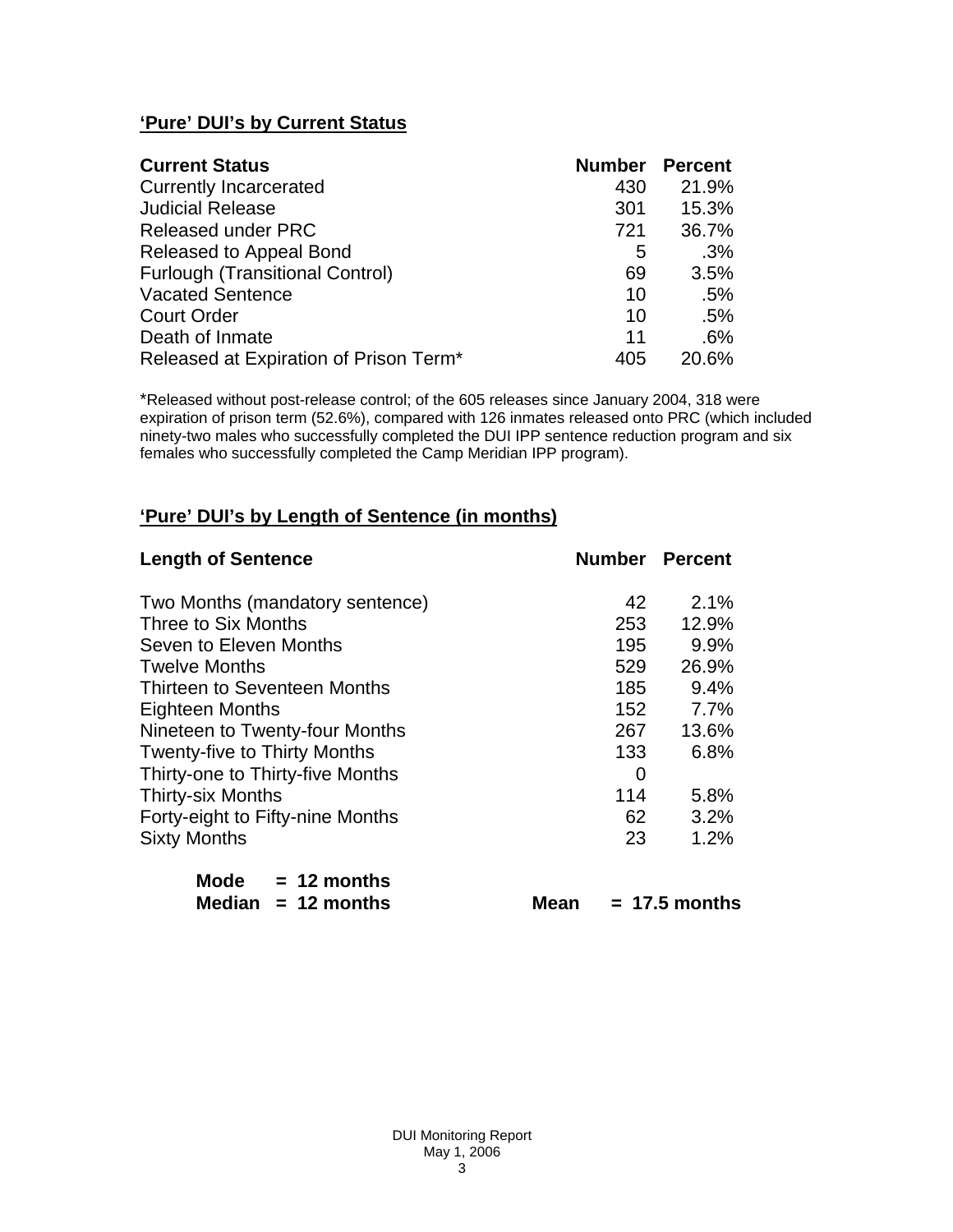# **'Pure' DUI's by Number of Prior Incarcerations**

| <b>Number of Prior Incarcerations</b> | <b>Number Percent</b> |          |
|---------------------------------------|-----------------------|----------|
| None                                  | 1165                  | 59.3%    |
| One                                   | 447                   | 22.8%    |
| Two                                   | 211                   | $10.7\%$ |
| Three or more                         | 140 L                 | $7.1\%$  |

### **'Pure' DUI's Currently Incarcerated by Parent Institution\* (5/1/06)**

| <b>Institution</b>                                    | Number         | <b>Percent</b> | # in<br>Camp   |
|-------------------------------------------------------|----------------|----------------|----------------|
| <b>Allen Correctional Institution</b>                 | 10             | 2.3%           |                |
| <b>Belmont Correctional Institution</b>               | 22             | 5.1%           | 10             |
| <b>Chillicothe Correctional Institution</b>           | 13             | 3.0%           |                |
| <b>Corrections Reception Center</b>                   | 26             | 6.0%           |                |
| Dayton Correctional Institution                       | 3              | .7%            |                |
| <b>Franklin Pre-Release Center</b>                    | $\overline{2}$ | .5%            |                |
| <b>Grafton Correctional Institution</b>               | $\overline{7}$ | 1.6%           |                |
| <b>Hocking Correctional Institution</b>               | 9              | 2.1%           |                |
| <b>Lake Erie Correctional Institution</b>             | 11             | 2.6%           |                |
| <b>Lebanon Correctional Institution</b>               | $\overline{2}$ | .5%            | 2              |
| <b>London Correctional Institution</b>                | 28             | 6.5%           | 8              |
| <b>Lorain Correctional Institution</b>                | 18             | 4.2%           |                |
| <b>Madison Correctional Institution</b>               | $\overline{4}$ | .9%            |                |
| <b>Mansfield Correctional Institution</b>             | 8              | 1.9%           | $\overline{2}$ |
| <b>Marion Correctional Institution</b>                | 11             | 2.6%           | 5              |
| <b>Noble Correctional Institution</b>                 | 22             | 5.1%           |                |
| <b>North Central Correctional Institution</b>         | 9              | 2.1%           |                |
| <b>North Coast Correctional Treatment Facility</b>    | 129            | 30.0%          | $15**$         |
| Northeast Pre-Release Center                          | 3              | .7%            |                |
| <b>Oakwood Correctional Facility</b>                  | $\overline{2}$ | .5%            |                |
| Ohio Reformatory for Women                            | 19             | 4.4%           | $1***$         |
| <b>Ohio State Penitentiary</b>                        | 3              | .7%            | 3              |
| <b>Pickaway Correctional Institution</b>              | 49             | 11.4%          |                |
| <b>Richland Correctional Institution</b>              | 3              | $.7\%$         |                |
| <b>Ross Correctional Institution</b>                  | 6              | 1.4%           | 6              |
| Southeastern Correctional Institution                 | 4              | .9%            |                |
| <b>Southern Ohio Correctional Facility</b>            | 1              | .2%            |                |
| <b>Toledo Correctional Institution</b>                | *3             | .7%            | 3              |
| <b>Trumbull Correctional Institution</b><br>$N = 430$ | 3              | .7%            | $3***$         |

\*Includes inmates out to court

\*\*In DUI IPP program at NCCTF

\*\*\*Female; the female at ORW is participating in the Education Intensive Program.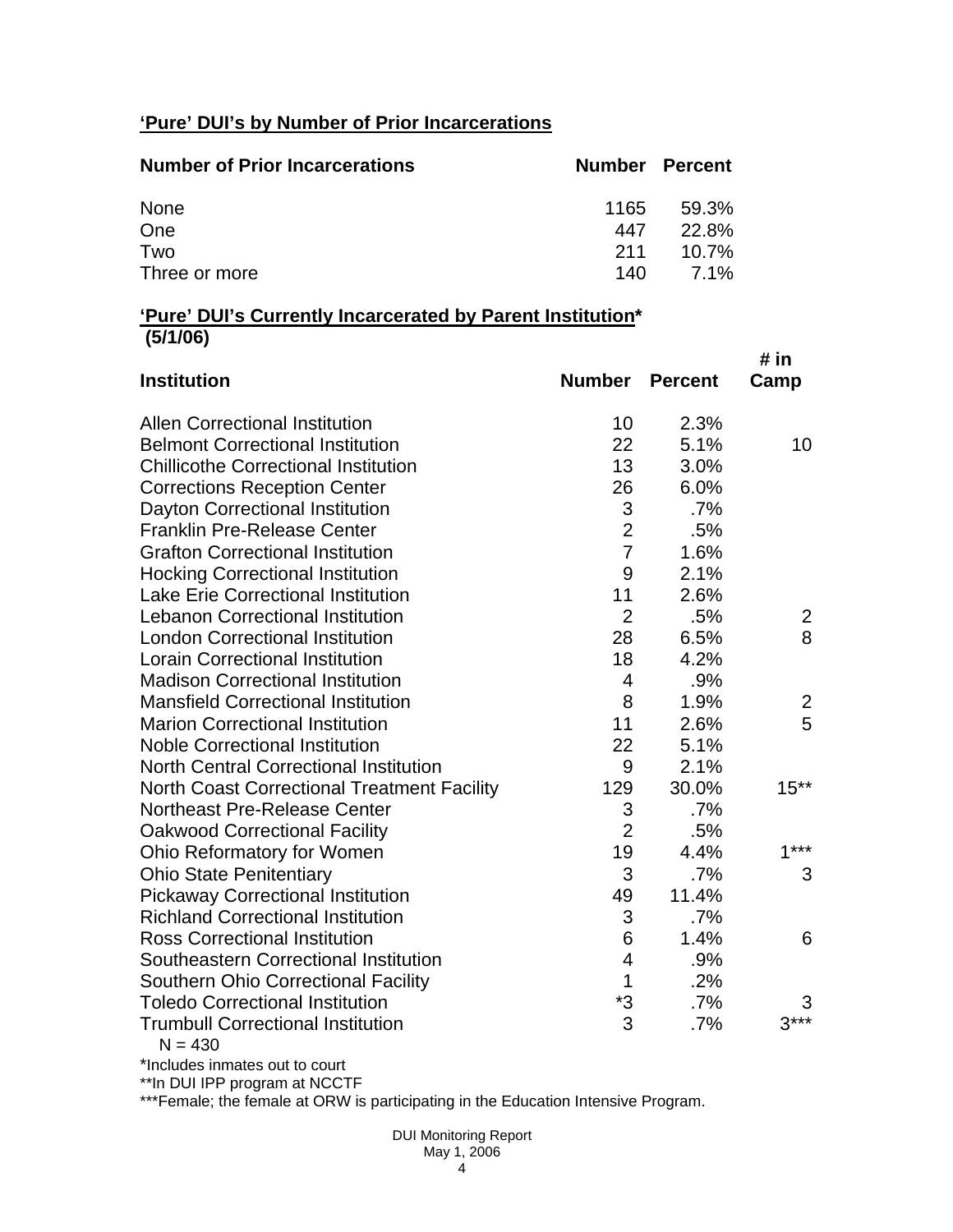## **'PURE' DUI OFFENDERS COMPARISON OF SELECTED RELEASE TYPES DEMOGRAPHICS AND TIME SERVED/TIME SAVED VARIABLES 5/1/06**

|                                                                         | <b>Release Types</b>        |                       |                                                |                         |                      |                          |                                                     |                                                    |  |
|-------------------------------------------------------------------------|-----------------------------|-----------------------|------------------------------------------------|-------------------------|----------------------|--------------------------|-----------------------------------------------------|----------------------------------------------------|--|
| <b>Variables</b>                                                        | Post-<br>Release<br>Control |                       | <b>IPP</b> with<br>Post-<br>Release<br>Control |                         | Judicial<br>Release  |                          | Expiration<br>of Sentence<br>with No<br>Supervision |                                                    |  |
|                                                                         | N                           | $\%$ *                | N                                              | $\%$ *                  | N                    | $\%$ *                   | N                                                   | $\%$                                               |  |
| <b>TOTAL</b>                                                            | 429                         |                       | 283                                            |                         | 301                  |                          | 405                                                 |                                                    |  |
| Race:<br>White<br>African-American<br>Native American<br>Asian<br>Other | 407<br>20<br>$\overline{2}$ | 94.9<br>4.7<br>$.5\,$ | 268<br>12<br>1<br>$\overline{2}$               | 94.7<br>4.3<br>.4<br>.7 | 282<br>18<br>1       | 93.7<br>6.0<br>$\cdot$ 3 | 374<br>27<br>1<br>1<br>$\overline{2}$               | 92.3<br>6.7<br>$\cdot$ .2<br>$\overline{.2}$<br>.5 |  |
| Gender:<br>Male<br>Female                                               | 413<br>16                   | 96.3<br>3.7           | 283                                            | 100.0                   | 271<br>30            | 90.0<br>10.0             | 380<br>25                                           | 93.8<br>6.2                                        |  |
| Age:<br>Mean<br>Median<br>Mode                                          | 37.6<br>37.0<br>36.0***     |                       | 38.3<br>39.0<br>42.0***                        |                         | 37.5<br>37.0<br>38.0 |                          | 38.6<br>39.0<br>44.0                                |                                                    |  |
| <b>Commitment County:</b><br>Major Urban**<br><b>All Others</b>         | 193<br>236                  | 45.0<br>55.0          | 88<br>195                                      | 31.1<br>68.9            | 95<br>206            | 31.6<br>68.4             | 148<br>257                                          | 36.5<br>63.5                                       |  |

\*Column totals = 100%

\*\*Cuyahoga, Franklin, Hamilton, Lucas, Montgomery, Stark and Summit

\*\*\*Multiple modes; lowest value is shown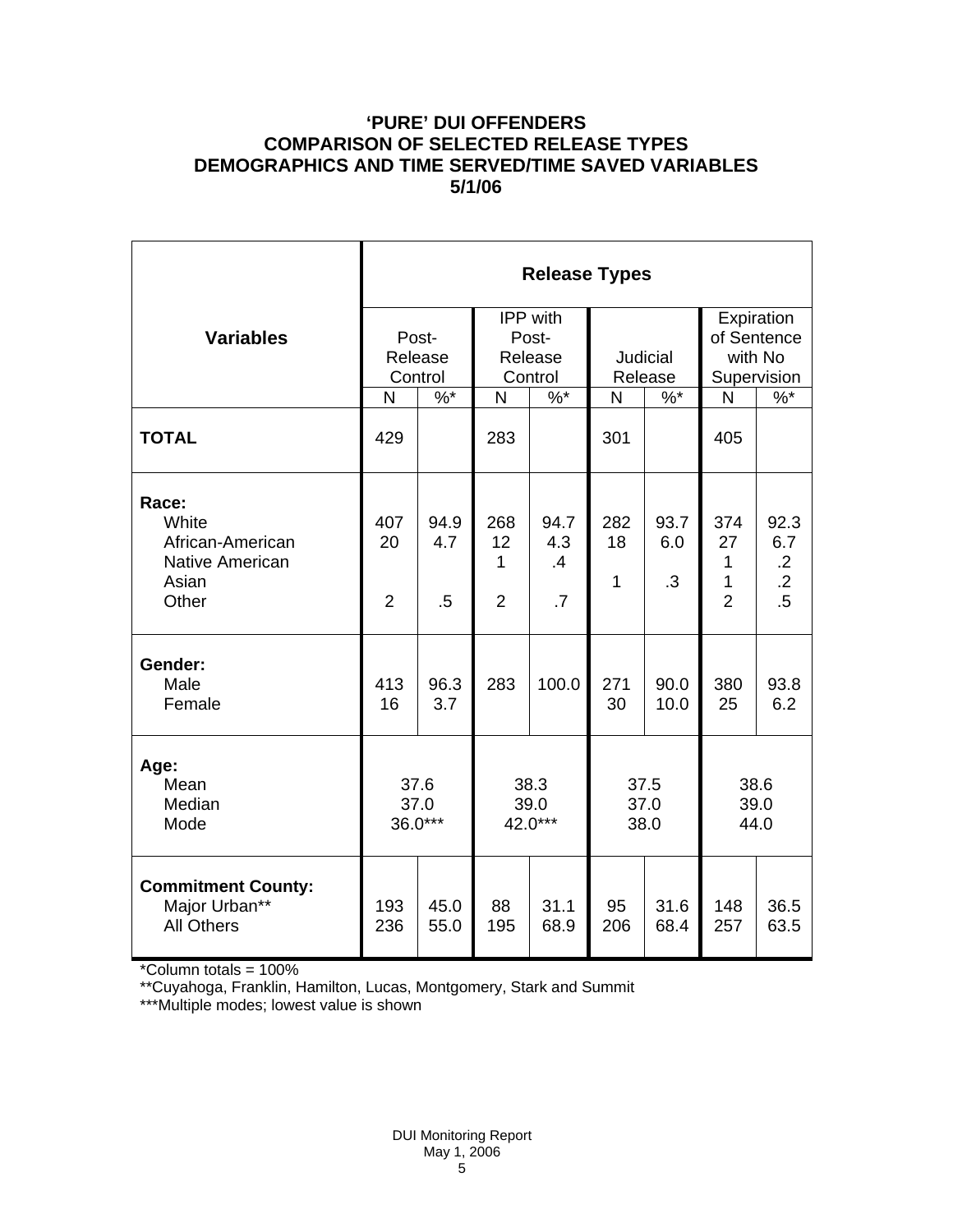|                                                                                                 | <b>Release Types</b>        |                              |                                         |                            |                       |                            |                                                       |                            |
|-------------------------------------------------------------------------------------------------|-----------------------------|------------------------------|-----------------------------------------|----------------------------|-----------------------|----------------------------|-------------------------------------------------------|----------------------------|
| <b>Variables</b>                                                                                | Post-<br>Release<br>Control |                              | IPP with<br>Post-<br>Release<br>Control |                            | Judicial<br>Release   |                            | Expiration of<br>Sentence<br>(with No<br>Supervision) |                            |
|                                                                                                 | N                           | $\frac{9}{6}$                | $\frac{9}{6}$<br>N                      |                            | N<br>$\%$ *           |                            | N                                                     | $\frac{9}{6}$              |
| <b>Sentence Length</b><br>(Months):<br>Mean<br>Median<br>Mode                                   | 11.4<br>12.0<br>12.0        |                              | 19.1<br>16.0<br>12.0                    |                            | 19.1<br>17.0<br>12.0  |                            | 13.7<br>12.0<br>12.0                                  |                            |
| <b>Number of Priors:</b><br>None<br>One<br>Two<br>Three or More                                 | 232<br>105<br>45<br>47      | 54.1<br>24.5<br>10.5<br>11.0 | 185<br>70<br>21<br>$\overline{7}$       | 65.4<br>24.7<br>7.4<br>2.5 | 205<br>49<br>28<br>19 | 68.1<br>16.3<br>9.3<br>6.3 | 244<br>93<br>37<br>31                                 | 60.2<br>23.0<br>9.1<br>7.7 |
| <b>Time Served (Months):</b><br>Mean<br>Median<br>Mode                                          | 8.9<br>7.8<br>$4.6**$       |                              | 6.5<br>5.3<br>4.8                       |                            | 5.3<br>3.6<br>$1.9**$ |                            | 10.5<br>8.3<br>$5.3**$                                |                            |
| <b>Time Saved Through</b><br><b>Early Release (Months):</b><br>Mean<br>Median<br>Mode<br>$\sim$ | N/A                         |                              | 11.4<br>7.5<br>$6.2**$                  |                            | 13.4<br>11.5<br>9.2   |                            | N/A                                                   |                            |

\*Column totals = 100%

\*\*Multiple modes; lowest value is shown